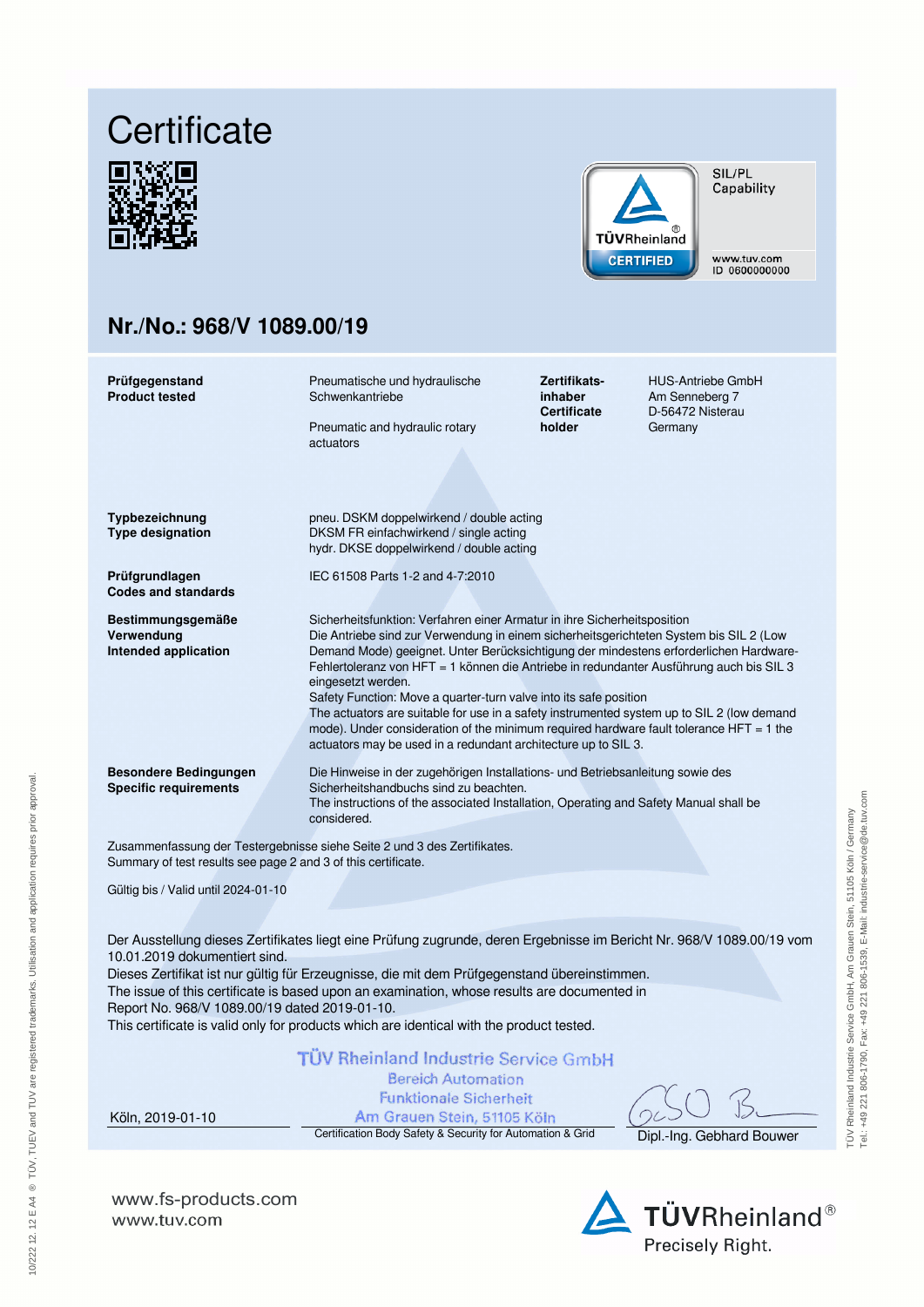

# Holder: HUS-Antriebe GmbH Hersteller: Am Sennenberg 7 D-56472 Nisterau Germany

Product tested: Pneumatic rotary actuators Prüfgegenstand: Pneumatische Schwenkantriebe

DKSM double acting / doppeltwirkend DKSM FR singe acting / einfachwirkend

| <b>Results of Evaluation</b><br>Ergebnisse der Evaluierung                                                               | <b>DKSM</b>                               |                        | <b>DKSM FR</b> |               |         |
|--------------------------------------------------------------------------------------------------------------------------|-------------------------------------------|------------------------|----------------|---------------|---------|
| Route of Assessment                                                                                                      |                                           | $2_H/1_S$              |                |               |         |
| Type of Sub-system                                                                                                       |                                           | Type A                 |                |               |         |
| Mode of Operation                                                                                                        |                                           | <b>Low Demand Mode</b> |                |               |         |
| Hardware Fault Tolerance                                                                                                 | <b>HFT</b>                                |                        |                |               |         |
| Lambda Dangerous<br>confidence level of calculation $1 - \alpha = 95$ %                                                  | $\lambda_{\rm D}$                         | 5,55 E-07 / h          | 555 FIT        | 3,55 E-07 / h | 355 FIT |
| Lambda Dangerous Undetected<br>assumed Diagnostic Coverage $DC = 0$ %                                                    | $\lambda_{\rm DU}$                        | 5,55 E-07 / h          | 555 FIT        | 3,55 E-07 / h | 355 FIT |
| Average Probability of Failure on Demand 1001<br>assumed Proof Test Interval $T_1 = 1$ year                              | $\mathsf{PFD}_{\text{avg}}(\mathsf{T}_1)$ | 2,43 E-03              |                | 1,55 E-03     |         |
| Average Probability of Failure on Demand 1002<br>assumed Proof Test Interval $T_1 = 1$ year<br>assumed $β_{1002} = 10 %$ | $\mathsf{PFD}_{\text{avg}}(\mathsf{T}_1)$ | 2,50 E-04              |                | 1,58 E-04     |         |

## **Origin of values**

The stated values are the results of extensive qualification tests on the reliability of the safety function under critical conditions. In addition, the failure rate was verified by the analysis of field feedback of the last five years. Random and systematic failures which are the responsibility of the manufacturer were examined.

Die angegebenen Werte sind das Ergebnis umfangreicher Qualifikationstests zur Zuverlässigkeit der Sicherheitsfunktion unter kritischen Bedingungen. Darüber hinaus wurde die Ausfallrate durch die Analyse der Feldrückmeldungen der letzten fünf Jahre überprüft. Zufällige und systematische Fehler, die in der Verantwortung des Herstellers liegen, wurden untersucht.

# **Systematic Capability**

The development and manufacturing process and the functional safety management applied by the manufacturer in the relevant lifecycle phases of the product have been audited and assessed as suitable for the manufacturing of products for use in applications with a maximum Safety Integrity Level of 3 (SC 3).

Der Entwicklungs- und Herstellungsprozess und das vom Hersteller in den relevanten Lebenszyklusphasen des Produkts angewandte Management der funktionalen Sicherheit wurden geprüft und als geeignet für die Herstellung von Produkten zur Verwendung in Anwendungen mit einem maximalen Sicherheitsintegritätslevel von 3 (SC 3) bewertet.

#### **Periodic Tests and Maintenance**

The given values require periodic tests and maintenance as described in the Safety Manual. The operator is responsible for the consideration of specific external conditions (e.g. ensuring of required quality of media, max. temperature, time of impact), and adequate test cycles.

Die angegebenen Werte erfordern regelmäßige Prüfungen und Wartungsarbeiten, wie im Sicherheitshandbuch beschrieben. Der Betreiber ist für die Berücksichtigung spezifischer externer Bedingungen (z.B. Sicherstellung der geforderten Medienqualität, max. Temperatur, Einwirkzeit) und geeigneter Prüfzyklen verantwortlich.